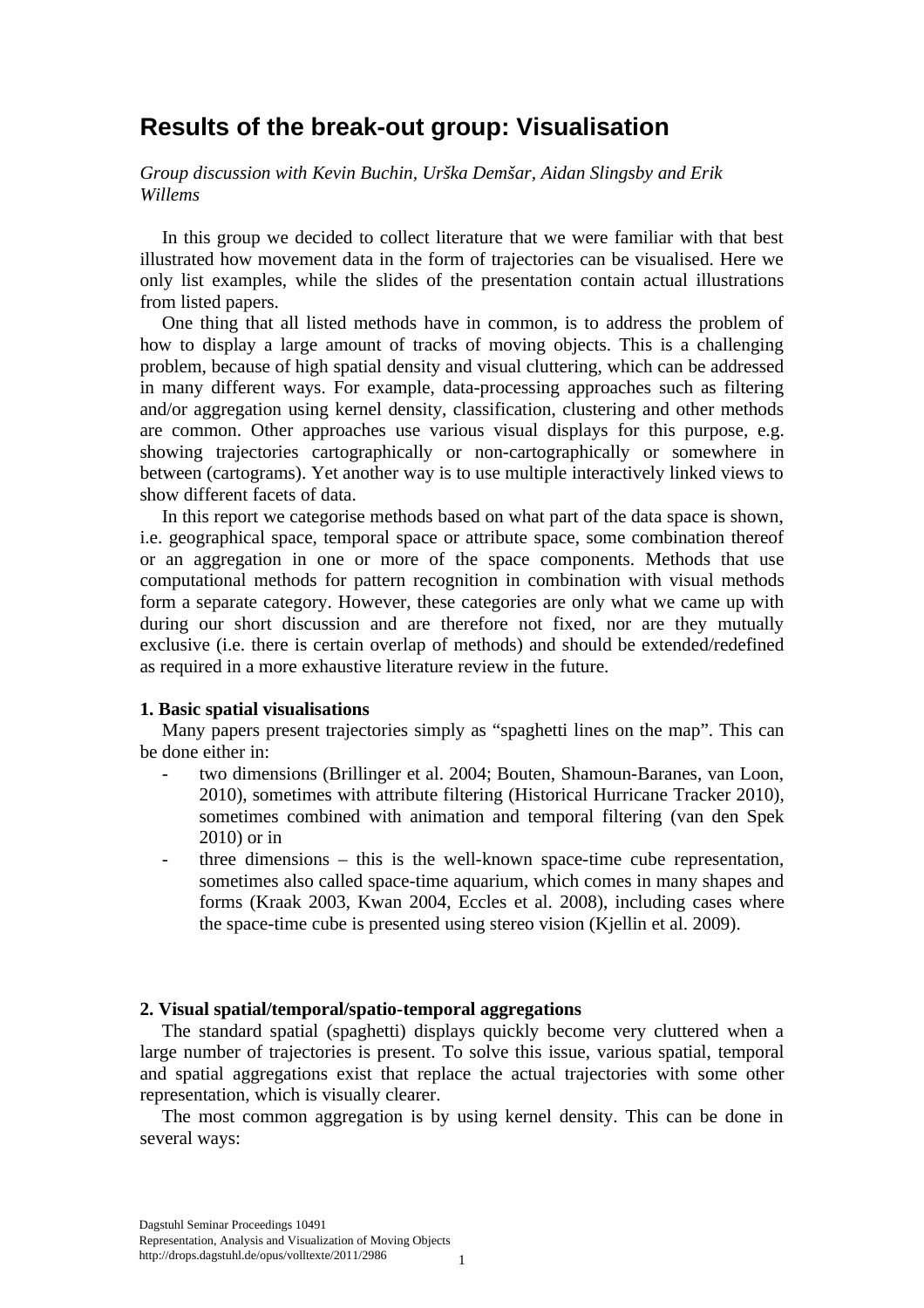- 2D kernel density of trajectory points (Dykes and Mountain 2003, Brillinger et al. 2004, van den Spek and Nijhuis 2010) or a selection of certain types of these points, e.g. stationary activity locations (Kwan, 2000)
- 2D kernel density of lines (Willems et al. 2009)
- 2D density using Brownian bridges as probability surfaces between each two recorded points (Horne et al. 2007)
- 3D kernel density of trajectories as polylines in space-time representation (Demšar and Virrantaus 2010).

Other aggregation methods include:

- various aggregations based on space/time/attribute space using new line objects (arrows, networks) and/or areal objects to represent clustering of trajectories (Andrienko & Andrienko 2008, 2009, 2010a, 2010b, Rinzivillo et al. 2008, Andrienko et al. 2010)
- unwinding a particular route onto a horizontal line and representation of the route with rows of coloured grid cells, either in a static version, where one row represents one trajectory (Dias 2007) or dynamic version, where one row represents the state of the same route at a particular moment in time (TrafficLink 2010).

## **3. Non-spatial visualisations**

Non-spatial visualisations show two types of attributes: those that are physically related to movement (speed, acceleration, direction) and others (time budget, number of flows on a certain line segment, etc.). We found the following examples:

- Displaying speed and acceleration using various approaches (Brillinger et al. 2004, Dodge et al. 2009, Bouten, Shamoun-Baranes, van Loon, 2010)
- Visualising direction with a compass rose (Shamoun-Baranes, 2010) or colouring the unwound gridded route (as described above) according to motion azimuth (Laube et al. 2005).
- Displaying other attributes: time budget (Shamoun-Baranes, 2010) or a display of trajectory data using a weighted non-spatial mobility network with time spent at each location as vertex weights and flows between locations as edge weights (Song et al. 2010)
- Trajectory data can also be combined and visualised with contextual attributes at the same geographic location (Bouten, Shamoun-Baranes, van Loon, 2010).

### **4. Visualisations linked to data mining methods**

In cases when trajectories themselves or the relevant context data form a difficultto-display multivariate database, information is sometimes extracted prior to visualisation using computational data mining methods. This can also be done in a form of an interactive process between computational data mining and visualisation. Three examples of this type of visual exploration of movement data that we found all use a Self-Organising Map (SOM) for this purpose. The SOM (Kohonen 2001) is an unsupervised classification method based on a 2D neural network, which has the property that it finds an embedding from the n-dimensional original attribute space into the 2D SOM space, which preserves topology and patterns from the original space. I.e. data elements that are similar to each other in the original space will be located at similar positions in the 2D SOM space. The three examples that we found include: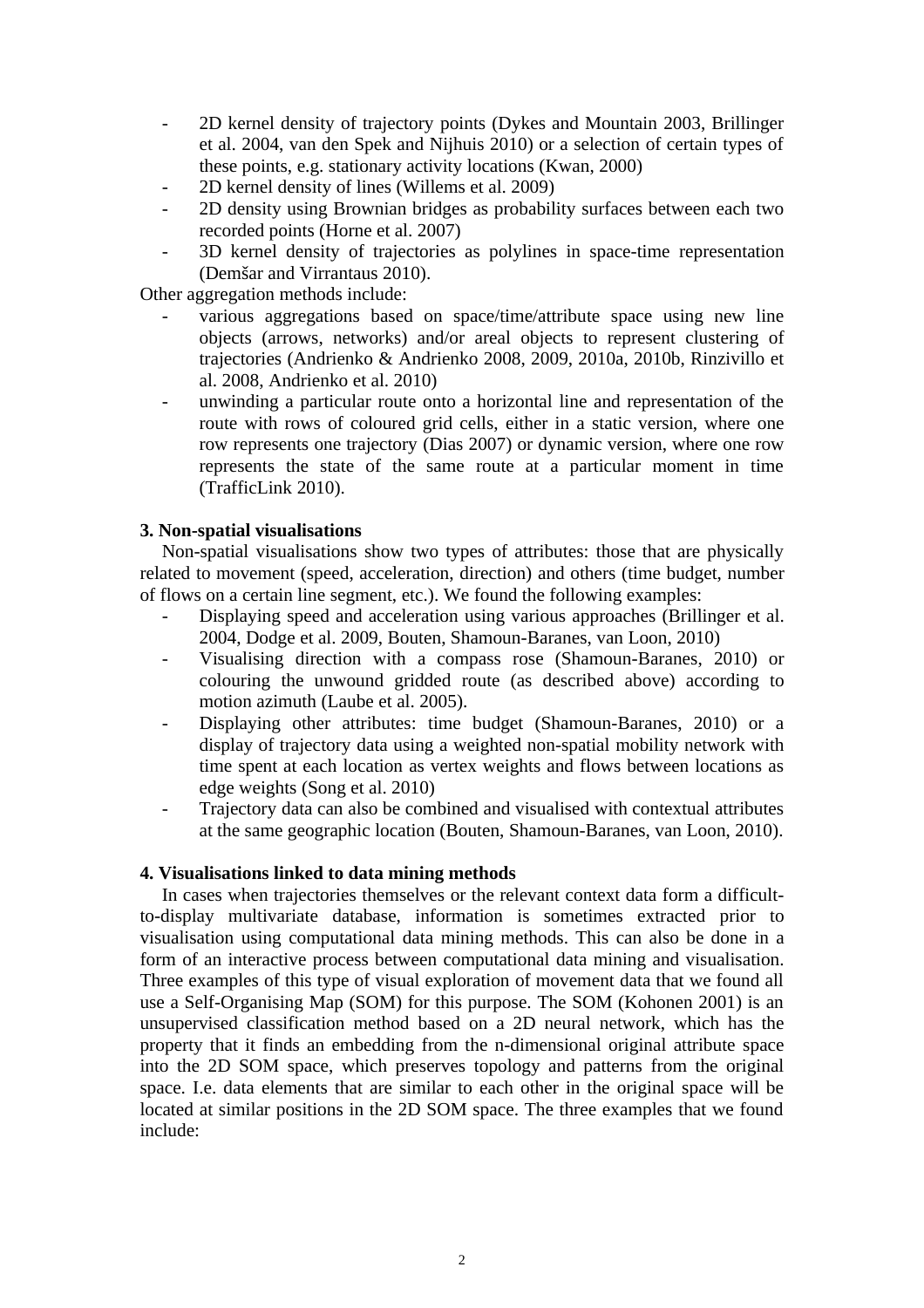- display of geographic trajectories in the SOM space, where the SOM clusters demographic areas based on census information (Skupin & Hagelman 2005, Skupin 2007)
- using a SOM to aggregate spatial units based on trajectory information (Andrienko et al. 2010) and
- using a SOM to cluster trajectories themselves, combined with other visual exploration methods, such as a Parallel Coordinates Plot and SOM component planes (Riveiro et al. 2008).

## **5. Conclusions**

In this report we presented a brief overview of different methods for visualisation of trajectory data. In spite of the short time we had to prepare this at the Dagstuhl seminar, we have been able to find examples of many different visualisation methodologies. However this list is by no means exhaustive and the review should be completed by a thorough literature investigation in the future.

## **References:**

- Andrienko G and Andrienko N, 2008, Spatio-temporal Aggregation for Visual Analysis of Movements. *IEEE Symposium on Visual Analytics Science and Technology* October 21 - 23, Columbus, Ohio, USA.
- Andrienko G, Andrienko N and Wrobel S, 2009, Visual Analytics Tools for Analysis of Movement Data. *SIGKDD Explorations*, 9(2):38-46.
- Andrienko G and Andrienko N, 2010a, General Framework for Using Aggregation in Visual Exploration of Movement Data. *The Cartographic Journal*, 47(1):22-40.
- Andrienko N and Andrienko G, 2010b, Spatial Generalization and Aggregation of Massive Movement Data. *IEEE Transactions on Visualization and Computer Graphics* (in press).
- Andrienko Gennady, Andrienko, Natalia , Bak, Peter , Bremm, Sebastian , Keim, Daniel , von Landesberger, Tatiana , Pölitz, Christian and Schreck, Tobias, 2010, 'A framework for using self-organising maps to analyse spatio-temporal patterns, exemplified by analysis of mobile phone usage', *Journal of Location Based Services*, 4:3, 200-221.
- Bouten, Shamoun-Baranes, van Loon, 2010, Explanation of bird movement data. Presentation at the *Dagstuhl seminar* on Representation, Analysis and Visualisation of Moving Objects. Dagstuhl Schloss, Dec 2010.
- Brillinger DR, Preislerb HK, Agerc AA and Kiec JG, 2004, An exploratory data analysis (EDA) of the paths of moving animals. *Journal of Statistical Planning and Inference*, 122:43-63.
- Demšar U and Virrantaus K, 2010. Space-time density of trajectories: exploring spatio-temporal patterns in movement data. *International Journal of Geographical Information Science*, 24(10):1527-1542.
- Dias E, 2007, *The added value of contextual information in natural areas: Measuring impacts of mobile environmental information*. PhD thesis. Vrije Universiteit Amsterdam, the Netherlands.
- Dodge S, Weibel R and Forootan E, 2009, Revealing the physics of movement: Comparing the similarity of movement characteristics of different types of moving objects. *Computers, Environment and Urban Systems* 33 (2009) 419- 434.